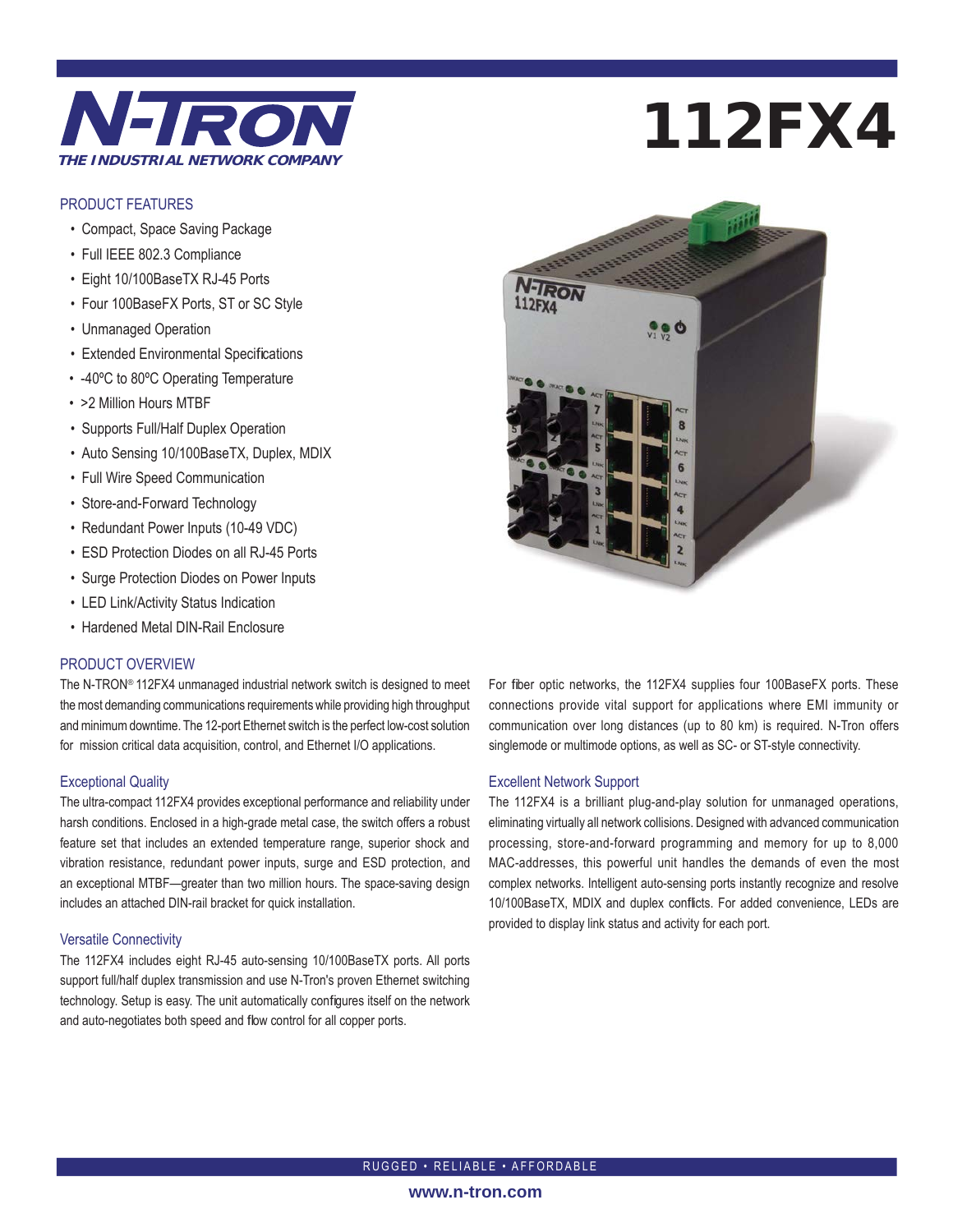# 112FX4

# **Specifications**

# Switch Properties

| Number of MAC Addresses: | 8000              |
|--------------------------|-------------------|
| Latency Typical:         | $2.6$ us          |
| Switching Method:        | Store-and-Forward |

### Case Dimensions

| 4.3"      | $(10.8 \text{ cm})$ |
|-----------|---------------------|
| 3.1"      | $(7.9 \text{ cm})$  |
| 4.6"      | $(11.5 \text{ cm})$ |
| $1.6$ lbs | $(0.73 \text{ kg})$ |
| 35mm      |                     |
|           |                     |

# **Electrical**

| Redundant Input Voltage: | 10-49 VDC (Regulated)  |
|--------------------------|------------------------|
| Input Current (max):     | 455mA max.@24 VDC      |
| BTU/hr:                  | 37.3 @ 24 VDC          |
| N-Tron Power Supply:     | NTPS-24-1.3 (1.3A@24V) |
|                          |                        |

# **Environmental**

| -40 $\degree$ C to 80 $\degree$ C |
|-----------------------------------|
| -40 $\degree$ C to 85 $\degree$ C |
| 5% to 95% (No                     |
| 0 to 10,000 ft.                   |
|                                   |

5% to 95% (Non Condensing)

# Shock and Vibration (bulkhead mounted)

| Shock:             |  |
|--------------------|--|
| Vibration/Seismic: |  |

# **Reliability**

MTBF: >2 Million Hours

#### Network Media 10BaseT: ≥Cat3 Cable

100BaseTX: ≥Cat5 Cable

200g @ 10ms 50g, 5-200Hz, Triaxial

# **Connectors**

| 10/100BaseTX: | Eight (8) RJ-45 Copper Ports         |
|---------------|--------------------------------------|
| 100BaseFX:    | Four (4) SC or ST Fiber Duplex Ports |

#### Recommended Wiring Clearance

| Front: | Δ" | $(10.16 \text{ cm})$ |
|--------|----|----------------------|
| Side:  | 1" | $(2.54 \text{ cm})$  |

# Fiber Transceiver Characteristics

| <b>Fiber Length</b>       | $2km*$             | $15km**$ | $40km**$ | $80km**$                      |
|---------------------------|--------------------|----------|----------|-------------------------------|
|                           |                    |          |          |                               |
| <b>TX Power Min</b>       | $-19$ d $Bm$       | -15dBm   | -5dBm    | -5dBm                         |
| <b>RX Sensitivity Max</b> | $-31$ d $Bm$       | $-31dBm$ | $-34dBm$ | $-34dBm$                      |
| Wavelength                | 1310 <sub>nm</sub> | 1310nm   | 1310nm   | 1550 <sub>nm</sub>            |
|                           |                    |          |          | * Multimodo Fibor Optic Cablo |

\* Multimode Fiber Optic Cable \*\* Singlemode Fiber Optic Cable

# Regulatory Approvals

- FCC: Title 47, Part 15, Subpart B, Class A; ANSI C63.4; ICES-003
- UL /cUL: Class I, Div 2, Groups A, B, C, D and T4
- CE: IEC 61000-4-2/3/4/5/6/8/11, EN 61000-6-2/4
- GOST-R Certified, RoHS Compliant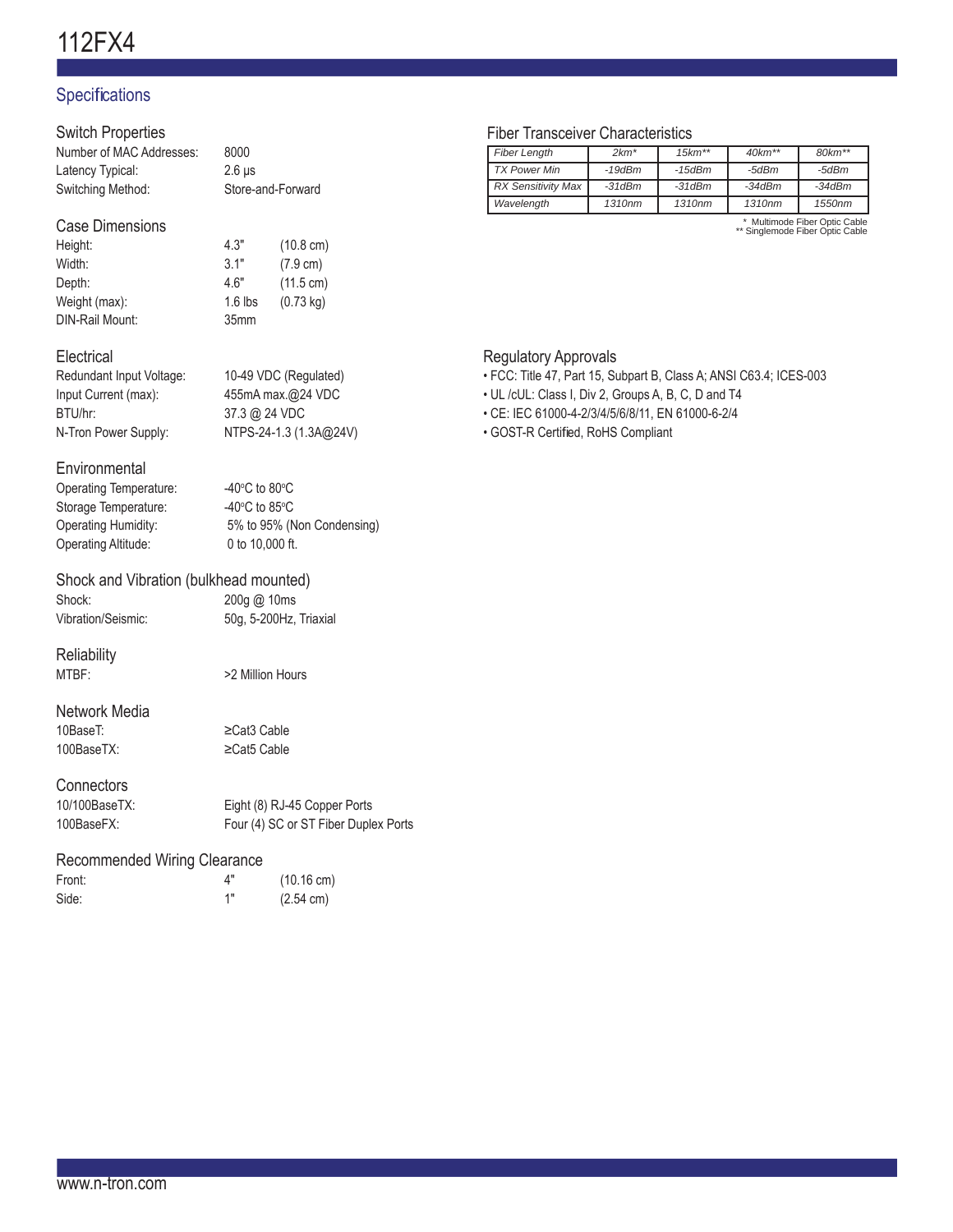